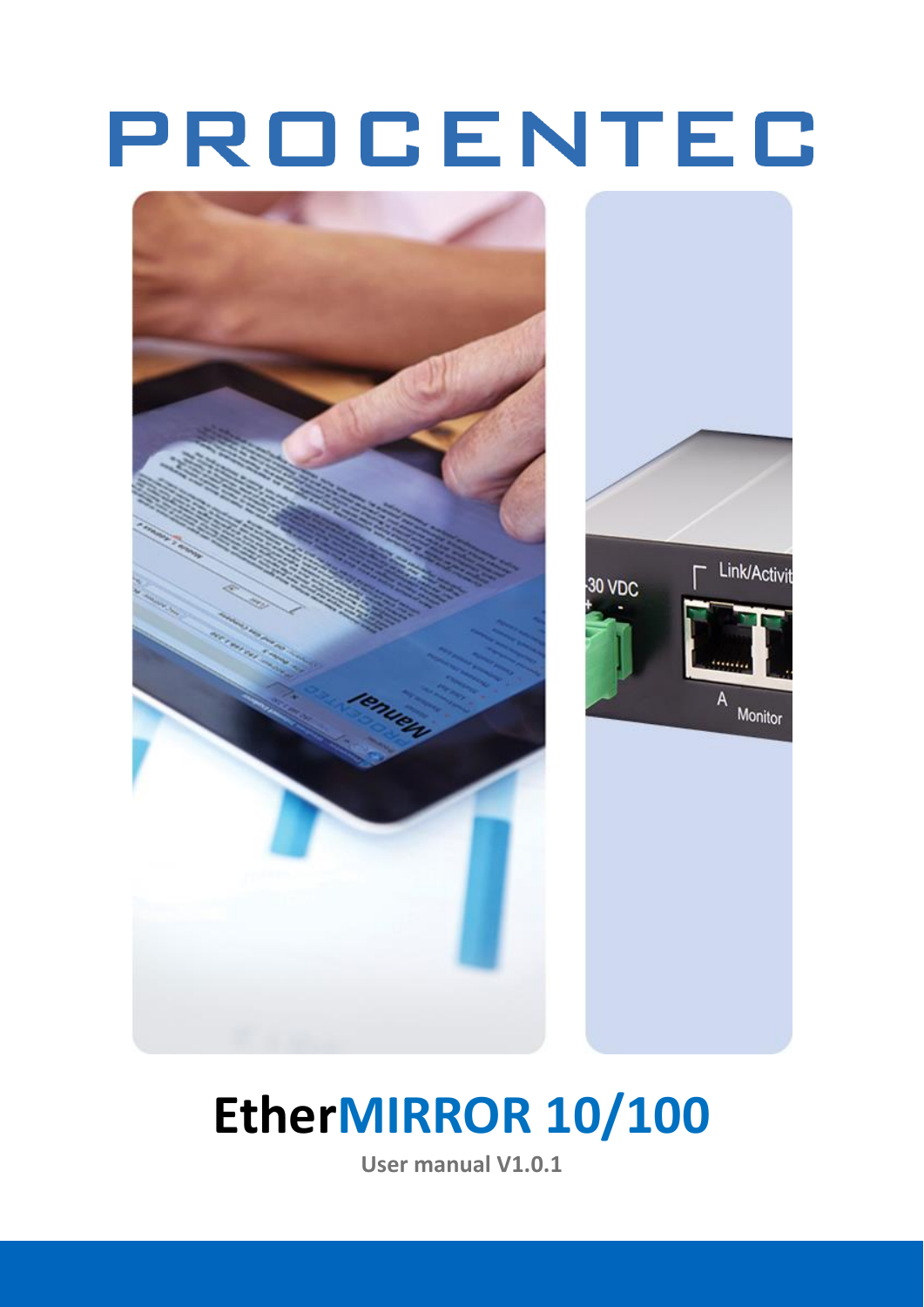## Important information

PROCENTEC Klopperman 16 2292 JD WATERINGEN The Netherlands

Tel.: +31-(0)174-671800 Fax: +31-(0)174-671801 Email: info@procentec.com

#### **Document Updates**

You can obtain constantly updated information on PROCENTEC products on the Internet at www.procentec.com

You can also contact PROCENTEC Customer Support:

- by phone at +31-(0)174-671800
- by fax at +31-(0)174-671801
- by email at support@procentec.com

## 1. Product Description

The EtherMIRROR avoids downtime in your 10/100BaseT networks. Once in place it enables you to monitor full and half duplex communication and move test equipment without interrupting the Ethernet communication. It mirrors any packet size, bad CRC, VLAN traffic, and sees both ends of full-duplex links. So it does not filter, change or discard any message.

The "no packet loss" feature makes it ideal for industrial communication applications. The EtherMIRROR is transparent to the network. It is fault tolerant, bypasses data on power failure, and the monitor (TAP) ports are non-intrusive to the network.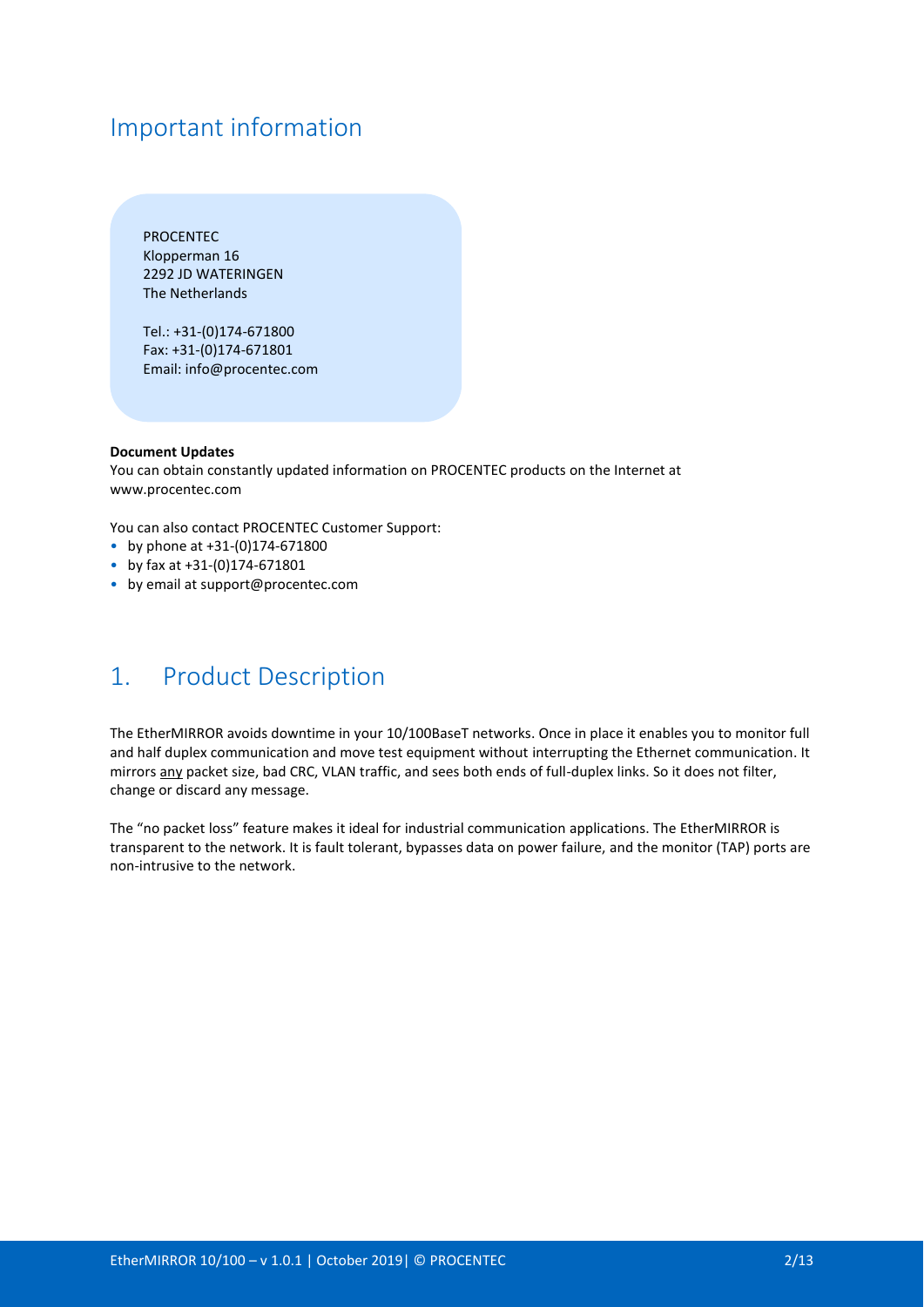# 2. Functional description

### 2.1 Interface connectors

The EtherMIRROR has four RJ45 ports, divided in 'Network' and 'Monitor' ports.

Network port A and B are hardwired together, and are used to connect to the network. Connect the EtherMIRROR in the link you want to monitor, for example between the controller and the first switch. When no power is applied to the EtherMIRROR, there is still a connection between the two network ports.

Monitor port A and B are not hardwired together, and cannot be used as switch ports. They only re-transmit the incoming data of their respective 'Network' port. These two 'Monitor' ports must be connected to the monitoring device, for example the EtherTAP.

[Figure 1](#page-2-0) shows the internal connections, and [Figure 2](#page-3-0) displays how the EtherMIRROR connects to the EtherTAP.



Figure 1 - Internal connections

<span id="page-2-0"></span>Note that the 'Monitor' ports only have an outgoing direction, meaning that you cannot send anything on these ports, they are only used for receiving.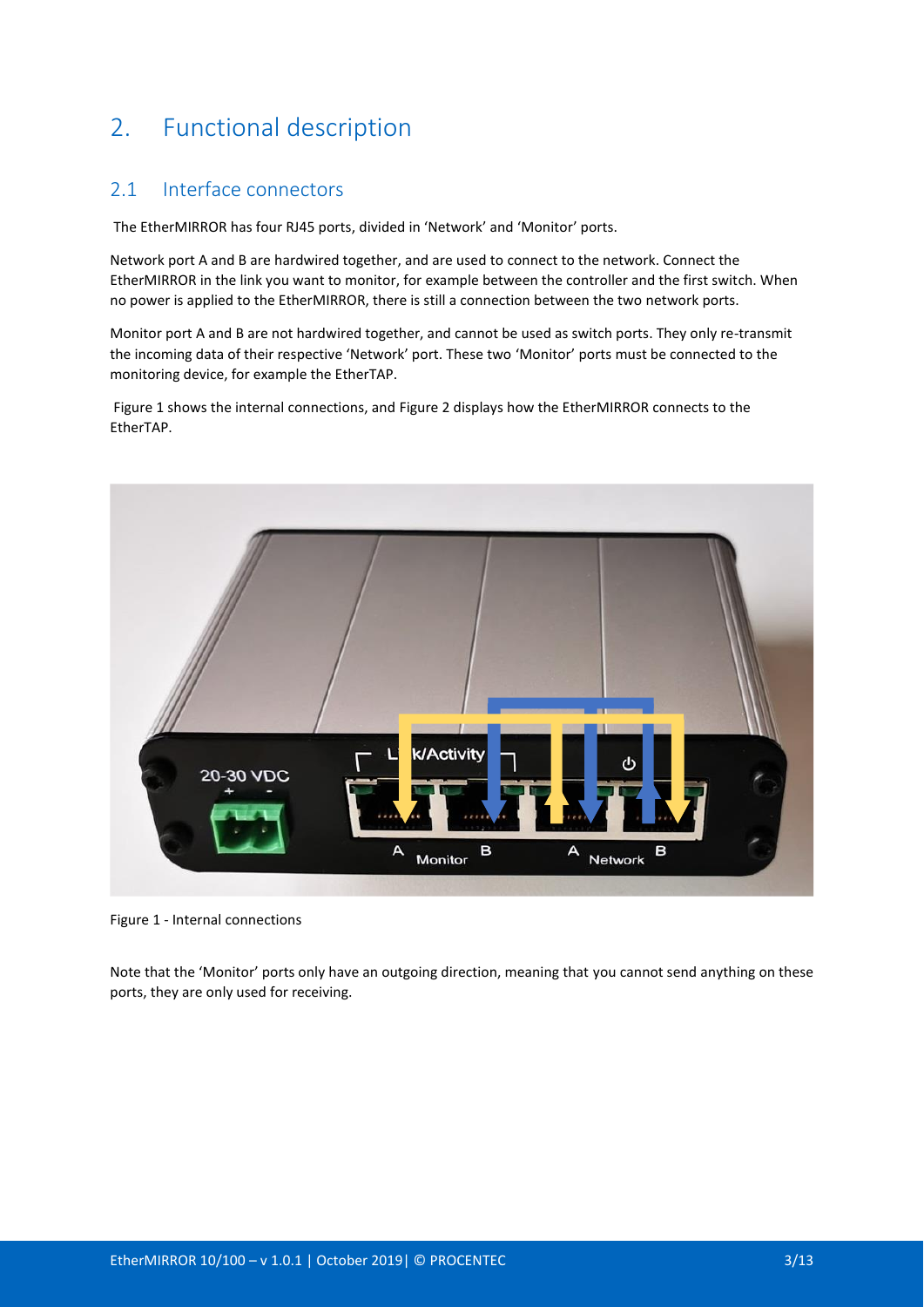#### 2.2 Power

The EtherMIRROR is powered from the front, using the 2-pin green screw terminal block. The uninterrupted link in the Network connections guarantees permanent network connectivity, also when power fails. However, no data is passed to the Monitor ports at power failure.

### 2.3 LEDs

In normal operation you will see 3 green LEDs, described below.

#### 2.3.1 Power LED

If power is correctly applied, one green LED will illuminate above Network port B (the Power icon is indicated above it on the housing).

#### 2.3.2 Link and Activity LEDs

The Monitor ports have two LEDS (marked on the housing) to indicate Activity and Link. Activity LED A lights up when a signal is received at port A, LED B for a signal received at port B.

#### 2.4 Installation

Install the EtherMirror between the PLC and the first switch in the network using Cat5 or better cable. Use the two right connections, marked as 'Network A and B'. This connection is a permanent, hard-wired connection and does not need power.

Connect an EtherTAP on the two left connections marked 'Monitor A and B'. See [Figure 2.](#page-3-0)



<span id="page-3-0"></span>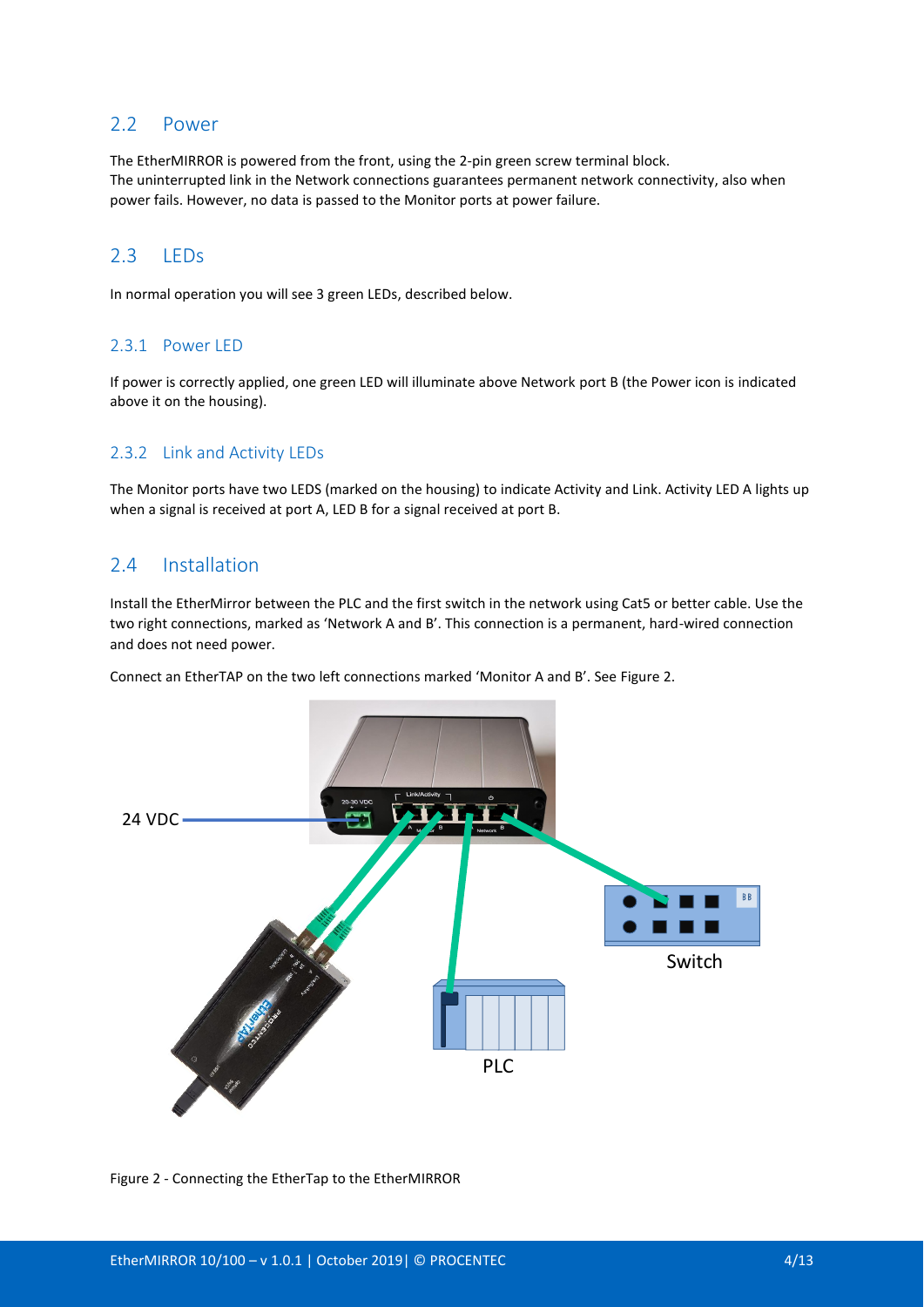# 3. Technical Data EtherMIRROR 10/100

| Technical Data ProfiHub B2+        |                                                                                    |
|------------------------------------|------------------------------------------------------------------------------------|
| <b>Dimensions and weight</b>       |                                                                                    |
| Dimensions L x H x D (mm)          | 113 x 30 x 88 mm, excluding connectors                                             |
| Weight                             | 210 gr                                                                             |
| Mounting                           | 35mm DIN rail                                                                      |
| <b>Ambient conditions</b>          |                                                                                    |
| Operating temperature              | $0^{\circ}$ C to +70 $^{\circ}$ C                                                  |
| Storage temperature                | $-40^{\circ}$ C to $+120^{\circ}$ C                                                |
| Humidity                           | 10% to 95%, non-condensing                                                         |
| <b>Isolation class</b>             | <b>IP20</b>                                                                        |
| <b>Protocol specifications</b>     |                                                                                    |
| <b>Supported Protocols</b>         | All Ethernet protocols, all 7 OSI layers. Data is mirrored 1-on-<br>$\mathbf{1}$ . |
| <b>Transmission speeds</b>         |                                                                                    |
|                                    | 10 Mbit/s and 100 Mbit/s                                                           |
| Data delay time                    | $< 1$ ns                                                                           |
| Connections                        |                                                                                    |
|                                    | 4x RJ45, 8-pin                                                                     |
| <b>Power supply specifications</b> |                                                                                    |
| Power supply voltage               | 20 - 30 VDC, stabilized                                                            |
| Current consumption                | 50 mA @ 24 VDC                                                                     |
| Wire diameter                      | $< 2.5$ mm <sup>2</sup>                                                            |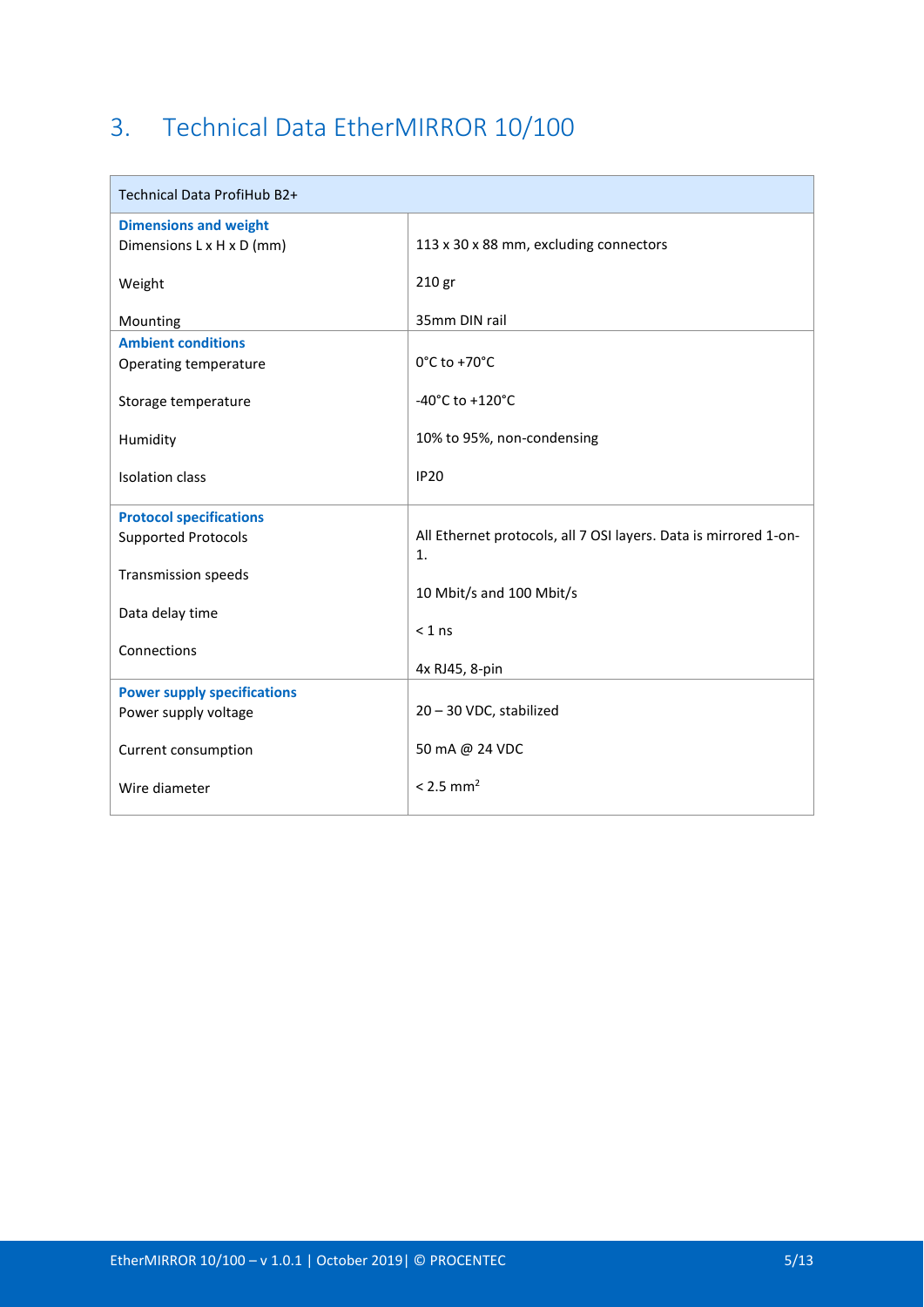# 4. Sales offices and distributors

| <b>HEADQUARTERS</b>                                                                                      |                      |                                                                                                    |
|----------------------------------------------------------------------------------------------------------|----------------------|----------------------------------------------------------------------------------------------------|
| <b>PROCENTEC</b><br>Klopperman 16<br>2292 JD WATERINGEN<br>Netherlands                                   | T:<br>F:<br>E:<br>Ŀ. | +31-(0)174-671800<br>+31-(0)174-671801<br>info@procentec.com<br>www.procentec.com                  |
| <b>ARGENTINA</b>                                                                                         |                      |                                                                                                    |
| <b>eFALCOM</b><br>Alcorta 2411<br>B1744 - Moreno<br><b>Buenos Aires</b><br>Argentina                     | T:<br>E:<br>Ŀ.       | +54 237 46 31 151<br>$F: +542374631150$<br>santiago.falcomer@efalcom.com<br>www.efalcom.com.ar     |
| <b>AUSTRALIA</b>                                                                                         |                      |                                                                                                    |
| <b>IS Systems Pty Limited</b><br>14 Laverick Ave.,<br>Tomago<br>NSW, Australia, 2322                     | T:<br>F:<br>Ŀ.       | +61 2 4964 8548<br>+61 2 4964 8877<br>E: fritz.woller@issystems.com.au<br>www.issystems.com.au     |
| <b>Pentair Flow Control Pacific</b><br>1 Percival Road<br>Smithfield<br>NSW, Australia, 2164             | T:<br>E:<br>Ŀ.       | +61 2 4448 0466<br>$F: +6124423322$<br>sharee.hazell@pentair.com.au<br>www.profibuscentre.com.au   |
| <b>BELGIUM and LUXEMBOURG</b>                                                                            |                      |                                                                                                    |
| <b>Bintz Technics N.V.</b><br><b>Brixtonlaan 23</b><br>B-1930 Zaventem<br>Belgium                        | T:<br>E:<br>Ŀ.       | +32 2 720 49 16<br>$F: +3227203750$<br>bloemen@bintz.be<br>www.bintz.be                            |
| <b>BRAZIL</b>                                                                                            |                      |                                                                                                    |
| Westcon Instrument. Indl Ltda<br>Rual Alvaro Rodrigues, 257<br>São Paulo – SP<br>Brazil - CEP 04582-000  | T:<br>F:<br>E:<br>Ŀ. | +55 11 5561-7488<br>+55 11 5093-2592<br>paolo@wii.com.br<br>www.wii.com.br                         |
| <b>CANADA</b>                                                                                            |                      |                                                                                                    |
| <b>Streamline Process Management Inc.</b><br>#3, 4351 - 104 Ave SE<br>Calgary, Alberta T2C 5C6<br>Canada | T:<br>F:<br>E:<br>Ŀ. | +1 403 225 1986<br>+1 587 585 2828<br>admin@streamlinepm.com<br>www.streamlinepm.com               |
| <b>CHILE</b>                                                                                             |                      |                                                                                                    |
| RP Ingenieria Limitada<br>Tucapel 92 oficina 52<br>Concepción<br>Chile                                   | T:<br>E:<br>Ŀ.       | +56-(0)41-2469350<br>$F: +56-(0)41-2522592$<br>rodrigopinto@rpingenieria.cl<br>www.rpingenieria.cl |
| <b>CHINA</b>                                                                                             |                      |                                                                                                    |
| <b>PROCENTEC Beijing</b><br>Room E-1115 WangJingYuan YouLeHui<br>ChaoYang<br>Beijing<br>China            | T:<br>F:<br>E:<br>Ŀ. | +86(10)84766911 or 84787311<br>+86(10)84766722<br>info@procentec.net<br>www.procentec.net          |
| <b>CZECH REPUBLIC</b>                                                                                    |                      |                                                                                                    |
| FOXON s.r.o.<br>Polní 367<br>460 01 Liberec 12<br>Czech Republic                                         | T:<br>F:<br>E:<br>Ŀ. | +420 484 845 555<br>+420 484 845 556<br>foxon@foxon.cz<br>www.foxon.cz                             |
| <b>DENMARK</b>                                                                                           |                      |                                                                                                    |
| <b>ProSaiCon</b><br>Jernbanegade 23B<br>DK 4000 Roskilde<br>Denmark                                      | T:<br>F:<br>E:<br>Ŀ. | +45 70 20 52 01<br>+45 70 20 52 02<br>hfj@prosaicon.dk<br>www.prosaicon.dk                         |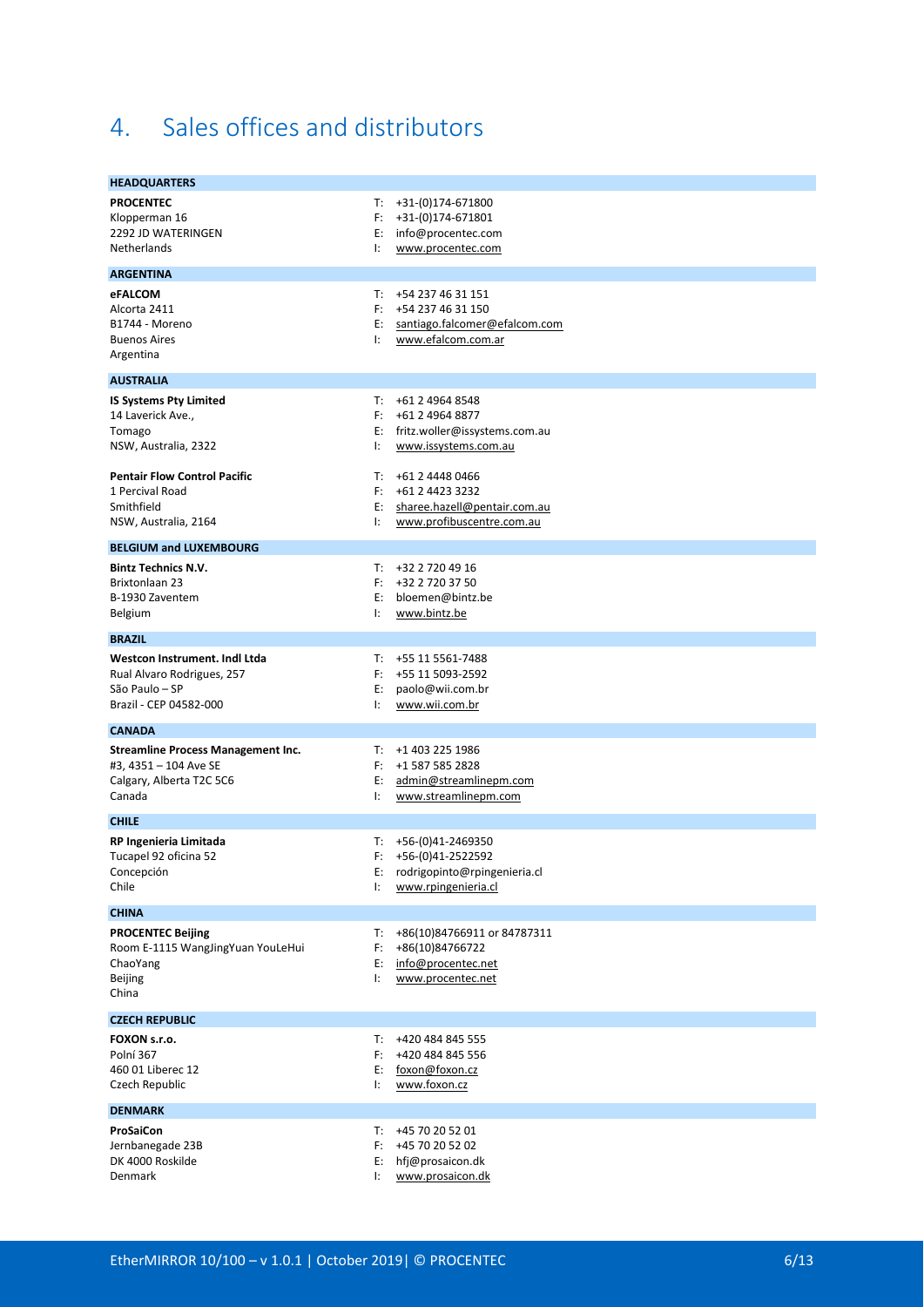| <b>EGYPT</b>                                                                                                                                       |                      |                                                                                                  |
|----------------------------------------------------------------------------------------------------------------------------------------------------|----------------------|--------------------------------------------------------------------------------------------------|
| <b>Mas Trading</b><br>37, 105 Street<br>Al-Etihad Square<br>Egypt                                                                                  | T:<br>F:<br>Ŀ.       | +2 02 2524 2842<br>+2 02 2524 2843<br>E: aya.elshafei@masautomation.com<br>www.masautomation.com |
| MTSE<br>7, Amin Annis St., 4th Sec.<br>11341 Cairo<br>Egypt                                                                                        | Ŀ.                   | $T: +20224147507$<br>$F: +20222903160$<br>E: hassan.mahdy@mtse.com.eg<br>www.mtse.com.eg         |
| <b>ESTONIA</b>                                                                                                                                     |                      |                                                                                                  |
| Saksa Automaatika OU<br>Peterburi Tee 49<br>Tailinn<br>EE-11415 Estonia                                                                            | т:<br>Ŀ.             | +372 605 2526<br>$F: +3726052524$<br>E: info@saksa-automaatika.ee<br>www.saksa-automaatika.ee    |
| <b>FINLAND</b>                                                                                                                                     |                      |                                                                                                  |
| Hantekno Oy<br>Kalliotie 2<br>04360 Tuusula<br>Finland                                                                                             | T:<br>Е:<br>Ŀ.       | +358 40 8222 014<br>info@hantekno.com<br>www.hantekno.fi                                         |
| <b>FRANCE</b>                                                                                                                                      |                      |                                                                                                  |
| AGILICOM<br>Bâtiment B<br>1, rue de la Briaudière<br>Z.A. La Châtaigneraie<br>37510 BALLAN-MIRE<br>France                                          | T:<br>Ŀ.             | +33 247 76 10 20<br>$F: +33247379554$<br>E: jy.bois@agilicom.fr<br>www.agilicom.fr               |
| <b>GERMANY</b>                                                                                                                                     |                      |                                                                                                  |
| <b>PROCENTEC GmbH</b><br>Benzstrasse 15<br>D-76185 Karlsruhe<br>Germany                                                                            | Е:<br>Ŀ.             | $T: +49-(0)721831663-0$<br>F: +49-(0)721 831 663-29<br>info@procentec.de<br>www.procentec.de     |
| <b>INDIA</b>                                                                                                                                       |                      |                                                                                                  |
| UL Engineering Services & Software Pvt Ltd<br>Nirman Classic,<br>Katraj-Kondhwa Road,<br>Katraj, Pune-411046<br>India                              | E:<br>ŀ.             | $T: +91-2026960050$<br>$F: +91-2026962079$<br>dileep.miskin@ulepl.com<br>www.ulepl.com           |
| <b>IRELAND</b>                                                                                                                                     |                      |                                                                                                  |
| <b>PROFIBUS Ireland</b><br><b>Automation Research Centre</b><br>University of Limerick<br>National Technology Park, Plassey<br>Limerick<br>Ireland | T:<br>F:<br>E:<br>Ŀ. | +353-61-202107 or +35361240240<br>+353-61-202582<br>info@profibus.ie<br>www.profibus.ie          |
| <b>ISRAEL</b>                                                                                                                                      |                      |                                                                                                  |
| <b>Instrumetrics Industrial Control</b><br>8 Hamlacha St.<br>New Industrial Zone<br>Netanya, 42170<br>Israel                                       | T:<br>F:<br>E:<br>Ŀ. | +972-9-8357090<br>+972-9-8350619<br>info@instrumetrics-ic.co.il<br>www.inst-ic.co.il             |
| <b>ITALY</b>                                                                                                                                       |                      |                                                                                                  |
| <b>PROCENTEC Italy</b><br>Via Branze n. 43/45<br>25123 Brescia<br>Italy                                                                            | T:<br>F:<br>E:       | +39 030 200 8610<br>+39 030 238 0059<br>www.procentec.it<br>W: www.procentec.it                  |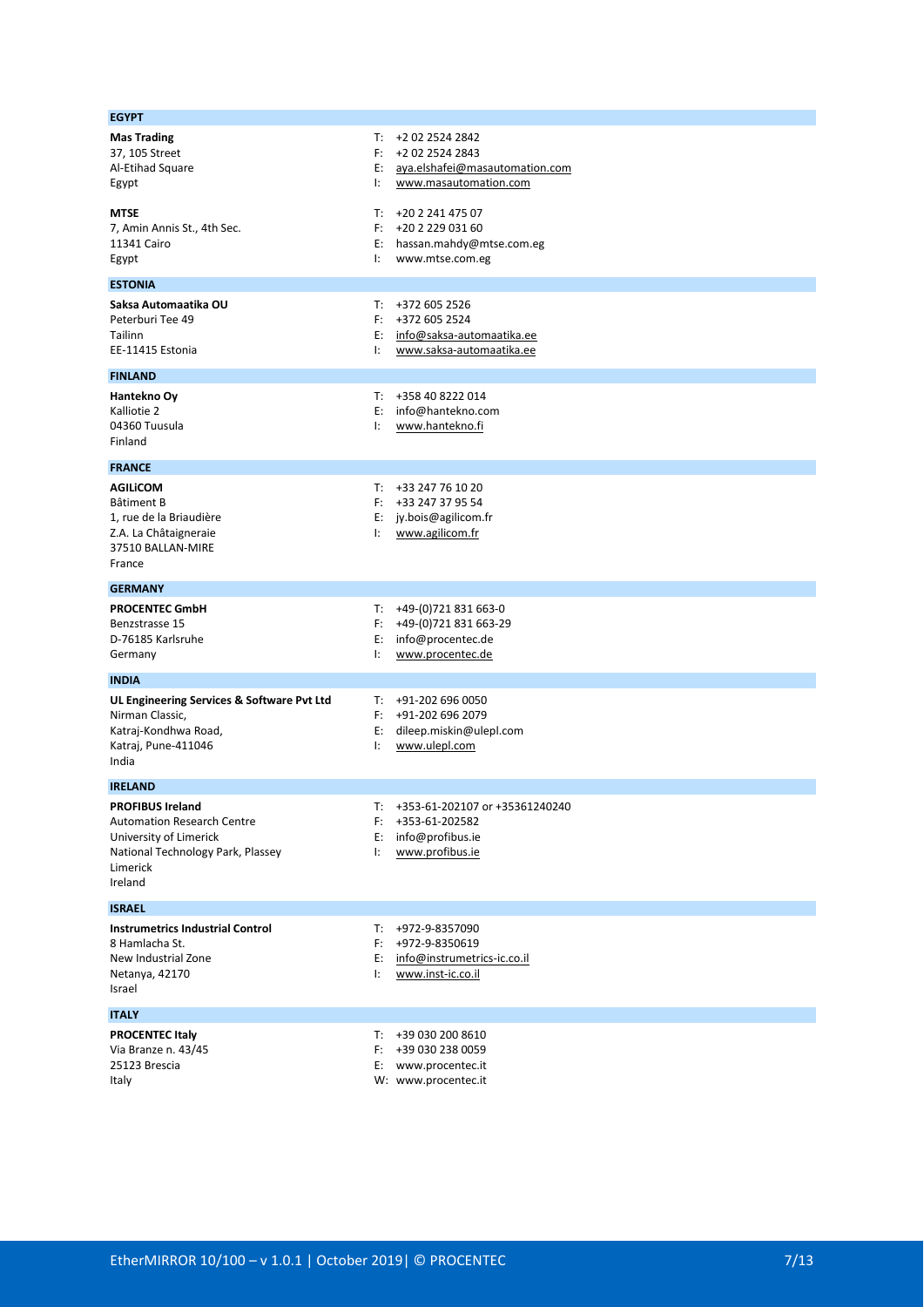| JAPAN                                                                                                                                                  |                      |                                                                                          |
|--------------------------------------------------------------------------------------------------------------------------------------------------------|----------------------|------------------------------------------------------------------------------------------|
| <b>TJ Group</b><br>C/O Japanese PROFIBUS Organisation<br>West World Building 4F<br>3-1-6 Higashi-Gotanda,<br>Shinagawa-ku,<br>Tokyo, 141-0022<br>Japan | т:<br>F:<br>Е:       | +81-3-6450-3739<br>+81-3-6450-3739<br>info@profibus.jp                                   |
| <b>KOREA</b>                                                                                                                                           |                      |                                                                                          |
| Hi-PRO Tech. Co., Ltd.<br>#2802, U-Tower, 1029<br>Youngduk-dong, Giheung-gu<br>Yongin-Si, Kyunggi-do,<br>446-908 Korea                                 | T:<br>F:<br>E:<br>Ŀ. | +82 82-31-216-2640<br>+82 82-31-216-2644<br>chays@hiprotech.co.kr<br>www.profibus.co.kr  |
| <b>LEBANON</b>                                                                                                                                         |                      |                                                                                          |
| Industrial Technologies S.A.L. (ITEC)<br>Point Center, Boulevard Fouad Chehab<br>Sin El Fil<br>Beirut<br><u>Lebanon</u>                                | T:<br>F:<br>E:<br>Ŀ. | +961 1 491161<br>+961 1 491162<br>sales@iteclb.com<br>www.iteclb.com                     |
| <b>MEXICO</b>                                                                                                                                          |                      |                                                                                          |
| <b>Grid Connect Inc.</b>                                                                                                                               | T:<br>E:<br>ŀ.       | +1 530-219-2565 (Spanish)<br>tomf@gridconnect.com<br>www.gridconnect.com                 |
| <b>NETHERLANDS</b>                                                                                                                                     |                      |                                                                                          |
| PROCENTEC B.V.<br>Klopperman 16<br>2292 JD Wateringen<br>Netherlands                                                                                   | T:<br>F:<br>E:<br>Ŀ. | +31 (0)174 671800<br>+31 (0)174 671 801<br>info@procentec.com<br>www.procentec.com       |
| <b>NEW ZEALAND</b>                                                                                                                                     |                      |                                                                                          |
| <b>Mantis Systems</b><br>34 Glasgow St.<br>Dunedis<br>New Zealand                                                                                      | T:<br>F:<br>E:<br>Ŀ. | +643 455 6072<br>+31 (0)174 671 801<br>tbaldock@mantis-sys.co.nz<br>www.mantis-sys.co.nz |
| <b>NIGERIA</b>                                                                                                                                         |                      |                                                                                          |
| <b>PowerPro Company Limited</b><br>DTN Complex, Off Lateef Jakande Road<br>Ikeja, Lagos<br>Nigeria                                                     | T:<br>E:<br>Ŀ.       | +234 909 019 8004<br>babangida@powerpro.ng<br>www.powerpro.ng                            |
| <b>NORWAY</b>                                                                                                                                          |                      |                                                                                          |
| <b>Nortelco Automation AS</b><br>Johan Scharffenbergs vei 95<br>N-0694 Oslo<br>Norway                                                                  | T:<br>E:<br>Ŀ.       | +47 22 57 61 00<br>post@nortelcoautomation.no<br>www.nortelcoautomation.no               |
| <b>PAKISTAN</b>                                                                                                                                        |                      |                                                                                          |
| <b>OTC</b><br>Suite No. 4, 1 <sup>st</sup> Floor Liberty Heights<br>Main Boulevard Gulberg<br>Lahore - 54660<br>Pakistan                               | T:<br>F:<br>Ŀ.       | +92 42 3587 2667-9 Ext. 117<br>+92 42 3587 2670<br>E: nsm@otc.com.pk<br>www.otc.com.pk   |
| <b>PERU</b>                                                                                                                                            |                      |                                                                                          |
| <b>ControlWare</b><br>Jr. Los Silicios 5409<br>Los Olivos - L39<br>Peru                                                                                | T:<br>F:<br>E:<br>Ŀ. | +51 1637 3735<br>+51 1528 0454<br>info@controlware.com.pe<br>www.controlware.com.pe      |
| <b>POLAND</b>                                                                                                                                          |                      |                                                                                          |
| INTEX Sp. z o.o.<br>ul. Portowa 4<br>44-102 Gliwice<br>Poland                                                                                          | T:<br>F:<br>E:<br>Ŀ. | +48 32 230 75 16<br>+48 32 230 75 17<br>intex@intex.com.pl<br>www.intex.com.pl           |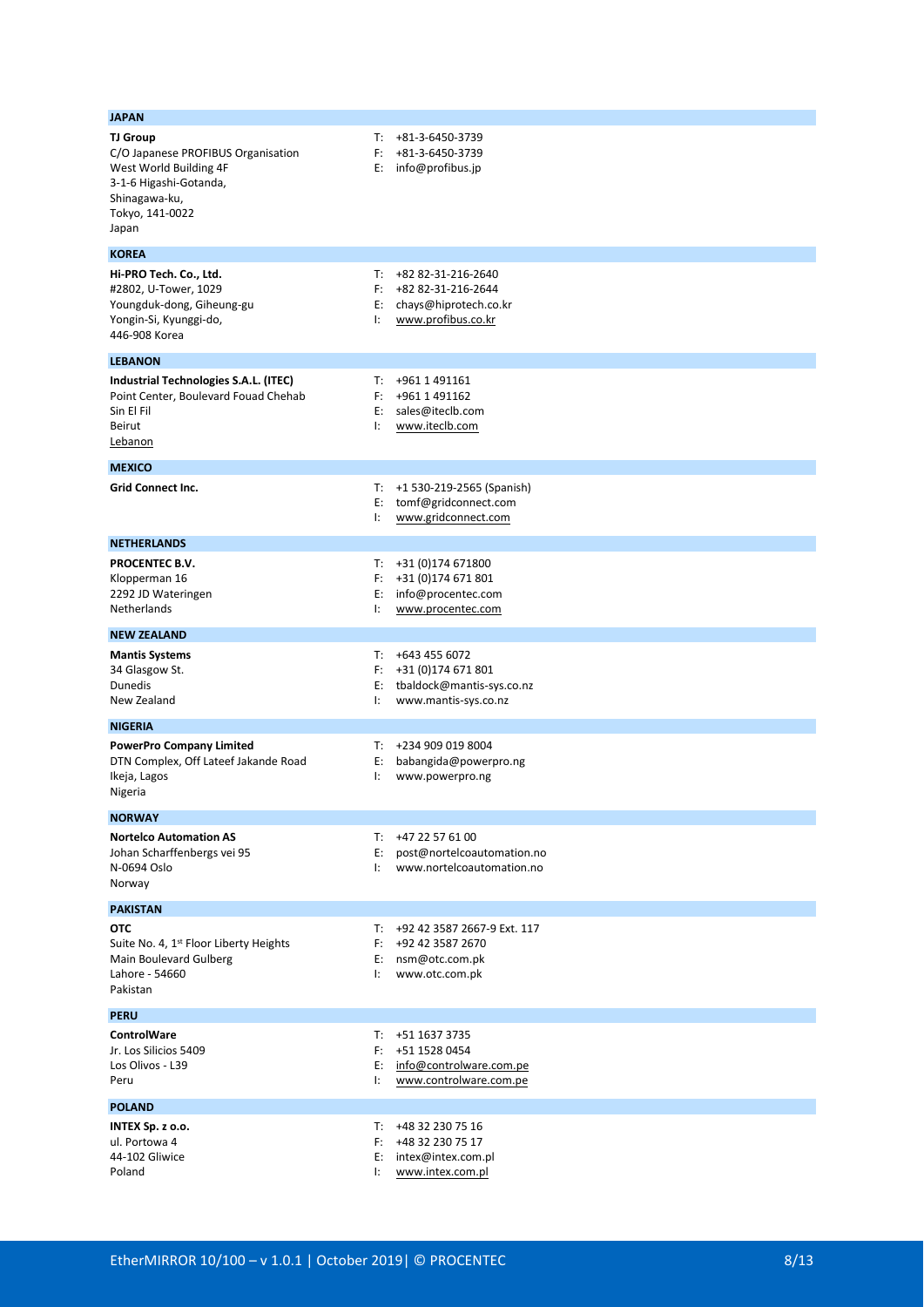| S.C. SVT Electronics S.R.L.                               | T:       | +40 365 809 305                                           |
|-----------------------------------------------------------|----------|-----------------------------------------------------------|
| Brăila 7<br>540331 Tg-Mure                                | F:       | +40 365 809 305<br>E: sajgo.tibor@svt.ro                  |
| Romania                                                   | Ŀ.       | www.svt.ro                                                |
| <b>SAUDI ARABIA</b>                                       |          |                                                           |
| <b>ASM Process Automation</b>                             | T:       | +966 2 691 2741                                           |
| Al-Zahra Dist. - Attas st.                                | F:       | +966 2 682 8943                                           |
| cross section with helmy Kutby St.                        |          | E: info@asmestablishment.com                              |
| Villa no.25                                               | Ŀ.       | www.asmestablishment.com                                  |
| Jeddah-21553<br>Saudi Arabia                              |          |                                                           |
|                                                           |          |                                                           |
| SINGAPORE / SOUTH EAST ASIA<br><b>Allegro Electronics</b> | T:       | +65 628 780 63                                            |
| 236 Serangoon Avenue 3 07-98                              | E:       | sales@allegro.com.sg                                      |
| Singapore 550236                                          | Ŀ.       | www.allegro.com.sg                                        |
| <b>Gissmatic Automatisierung Pte Ltd</b>                  | T:       | +65 900 912 76                                            |
| 318 Tanglin Road 01-34                                    | E:       | sales@gissmatic.com                                       |
| Singapore 247979                                          | Ŀ.       | www.gissmatic.com                                         |
| <b>SLOVAKIA</b>                                           |          |                                                           |
| ControlSystem s.r.o.                                      | T:       | +421 486115900                                            |
| Stúrova 4                                                 | F:       | +421 486111891                                            |
| 977 01 BREZNO<br>Slovakia                                 |          | E: jan.snopko@controlsystem.sk<br>W: www.controlsystem.sk |
|                                                           |          |                                                           |
| <b>SOUTH AFRICA</b>                                       |          |                                                           |
| <b>IDX ONLINE CC</b><br>1 Weaver Street                   |          | $T: +27(11) 548 9960$<br>$F: +27(11)$ 465-8890            |
| Fourways                                                  |          | E: sales@idxonline.com                                    |
| Johannesburg                                              | Ŀ.       | www.idxonline.com                                         |
| South Africa - 2191                                       |          |                                                           |
|                                                           |          |                                                           |
| <b>SPAIN</b>                                              |          |                                                           |
| <b>LOGITEK, S.A</b>                                       | T:       | +34 93 588 6767                                           |
| Ctra. de Sant Cugat, 63 Esc. B Planta 1ª                  | E:<br>Ŀ. | xavier.cardena@logitek.es                                 |
| Rubí (BARCELONA), 08191<br>Spain                          |          | www.logitek.es                                            |
| <b>SWEDEN</b>                                             |          |                                                           |
| <b>P&amp;L Nordic AB</b>                                  | T:       | +46 451 74 44 00                                          |
| Box 252                                                   | F:       | +46 451 89 833                                            |
| S-281 23 Hässleholm<br>Sweden                             | E:<br>Ŀ. | hans.maunsbach@pol.se                                     |
|                                                           |          | www.pol.se/profibus                                       |
| <b>SWITZERLAND</b>                                        |          |                                                           |
| <b>EME AG</b><br>Lohwisstrasse 50                         | T:<br>E: | +41 44 982 11 11<br>mhauri@eme.ch                         |
| CH-8123 Ebmatingen                                        | Ŀ.       | www.eme.ch                                                |
| Switzerland                                               |          |                                                           |
| <b>TAIWAN</b>                                             |          |                                                           |
| <b>Orion Eneergy Technology</b>                           | T:       | +886 9 370 270 96                                         |
| 3F, No. 2, Aly. 6, Ln. 109, Sec. 2, Huanshan Rd.          |          | E: jackychiu76@gmail.com                                  |
| Neihu District, Tapei City<br>114, Taiwan                 |          |                                                           |
|                                                           |          |                                                           |
| <b>TURKEY</b>                                             |          |                                                           |
| <b>Emikon Otomasyon</b><br>DES Sanayi sitesi 103 sokak    | T:<br>F: | +90 216 420 8347<br>+90 216 420 8348                      |
| B-7 blok No:16 Yukari Dudullu / Umraniye                  | E:       | tolgaturunz@emikonotomasyon.com                           |
| Istanbul 34776                                            | Ŀ.       | www.emikonotomasyon.com                                   |
| Turkey                                                    |          |                                                           |
| <b>UNITED ARAB EMIRATES</b>                               |          |                                                           |
| <b>Synergy Controls</b>                                   | T:       | +971 4 3262692                                            |
| 907, IT Plaza Silicon Oasis:<br>Dubail                    | F:<br>E: | +971 4 3262693<br>sales@synergycontrols.ae                |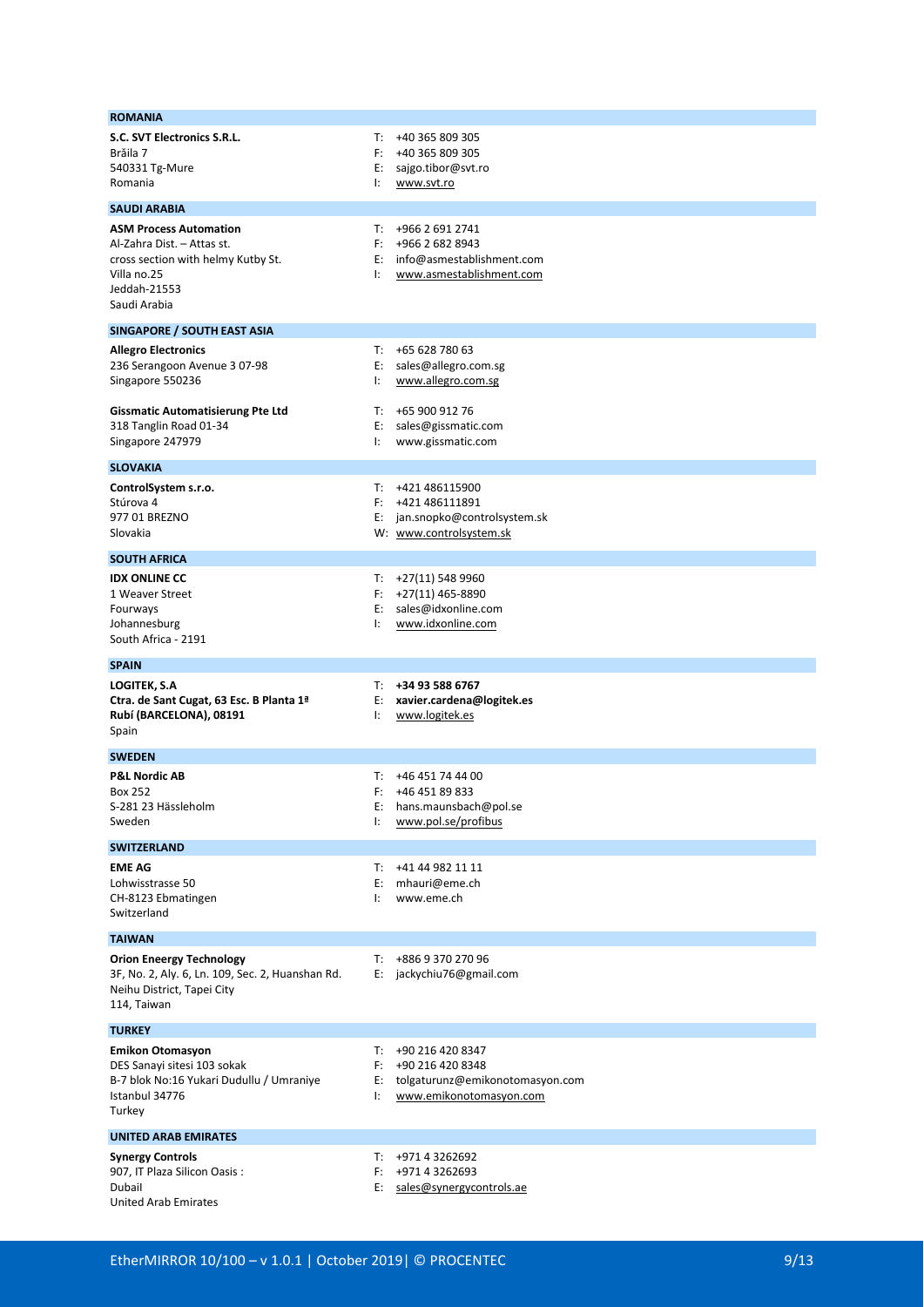| <b>UNITED KINGDOM and N. Ireland</b>                                                                                                  |                      |                                                                                                   |
|---------------------------------------------------------------------------------------------------------------------------------------|----------------------|---------------------------------------------------------------------------------------------------|
| <b>PROCENTEC UK</b><br>Digital World Center<br>1 Lowry Plaza, Suite 620<br>The Quays, Salford<br>M50 3UB Manchester<br>United Kingdom | T:<br>E:<br>Ŀ.       | +44-(0)753 430 7696<br>info@procentec.com<br>www.procentec.co.uk                                  |
| <b>Hi-Port Software</b><br>The Hub 2 Martin Close<br>Lee-on-Solent<br>Hampshire PO13 8LG<br>United Kingdom                            | T:<br>E:<br>Ŀ.       | +44 (0)8452 90 20 30<br>F: +44 (0)2392 552880<br>sales@hiport.co.uk<br>www.hiport.co.uk           |
| <b>iTech</b><br>Unit 1<br>Dukes Road<br>Troon<br>Ayrshire KA10 6QR<br>United Kingdom                                                  | T:<br>F:<br>E:<br>Ŀ. | +44 (0)1292 311 613<br>+44 (0)1292 311 578<br>sales@itech-troon.co.uk<br>www.itech-troon.co.uk    |
| Parkelect Ltd.<br>84 Dargan Road<br><b>Belfast</b><br>BT3 9JU<br>N. Ireland                                                           | T:<br>F:<br>E:<br>I: | +44 2890 777743<br>+44 2890 777794<br>jgillan@parkelect.co.uk<br>www.parkelect.co.uk              |
| <b>UNITED STATES</b>                                                                                                                  |                      |                                                                                                   |
| <b>Grid Connect Inc.</b><br>1630 W. Diehl Road<br>Naperville, Illinois 60563<br><b>USA</b>                                            | T:<br>F:<br>E:<br>I: | +1 630 245-1445<br>+1 630 245-1717<br>sales@gridconnect.com<br>www.gridconnect.com/procentec.html |
| <b>VIETNAM</b>                                                                                                                        |                      |                                                                                                   |
| <b>Bavitech Corporation</b><br>42 Truong Son Street<br>Ward 2, Tan Binh District<br>Ho Chi Minh City<br>Vietnam                       | T:<br>E:<br>I:       | +84-8-3547 0976<br>$F: +84-8-35470977$<br>hai.hoang@bavitech.com<br>www.bavitech.com              |

For the up to date list of the Sales Offices and Distributors see [www.procentec.com/company/distributors/.](http://www.procentec.com/company/distributors/) If your country or region is not listed, please contact us. We are still searching for distributors who can cover complete areas or countries.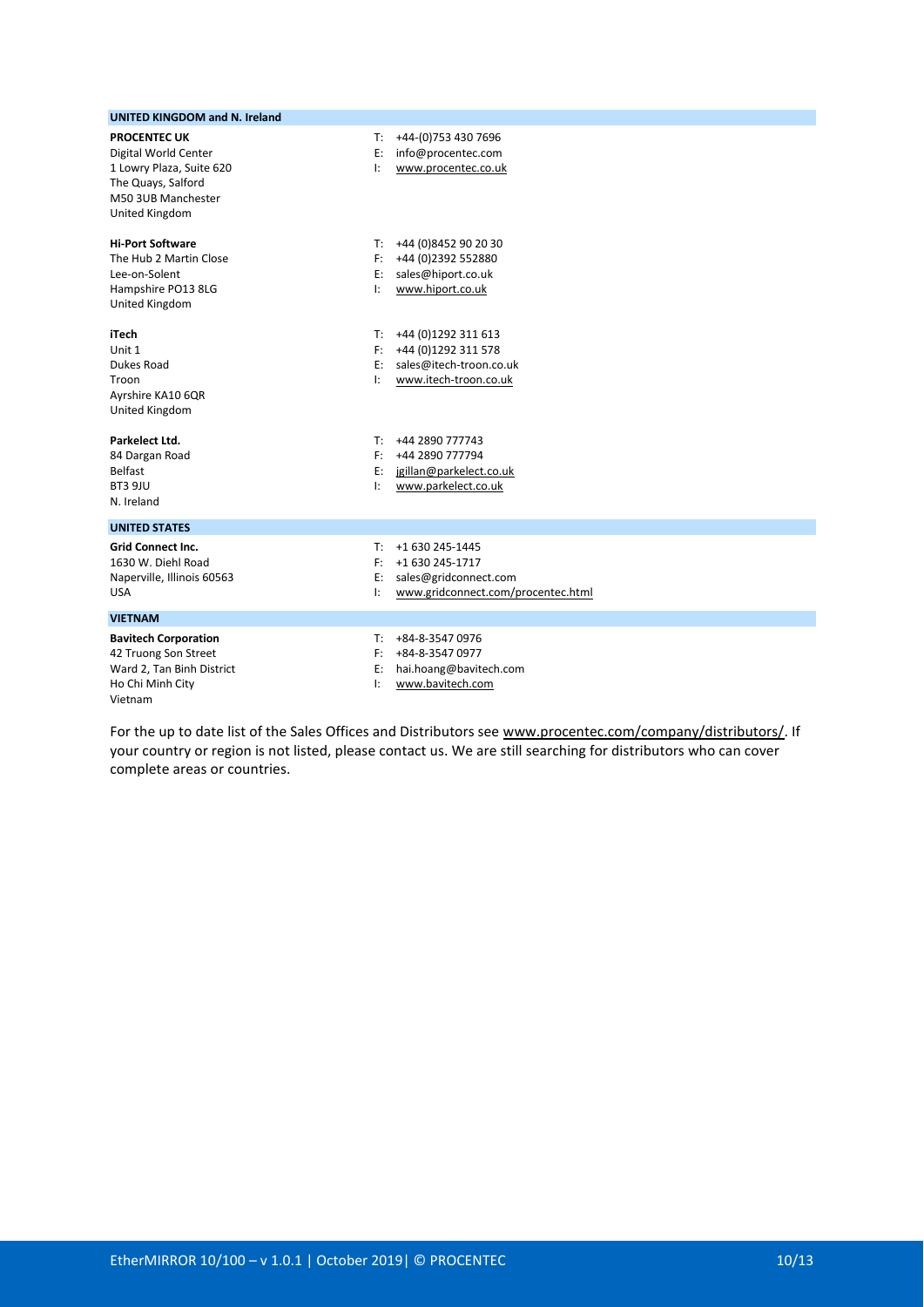# 5. Order codes

| Component               | Order code | <b>Remarks</b> |
|-------------------------|------------|----------------|
| EtherMIRROR 10/100 Mbit | 513-00031  |                |
| EtherTAP 10/100         | 513-00011A |                |
|                         |            |                |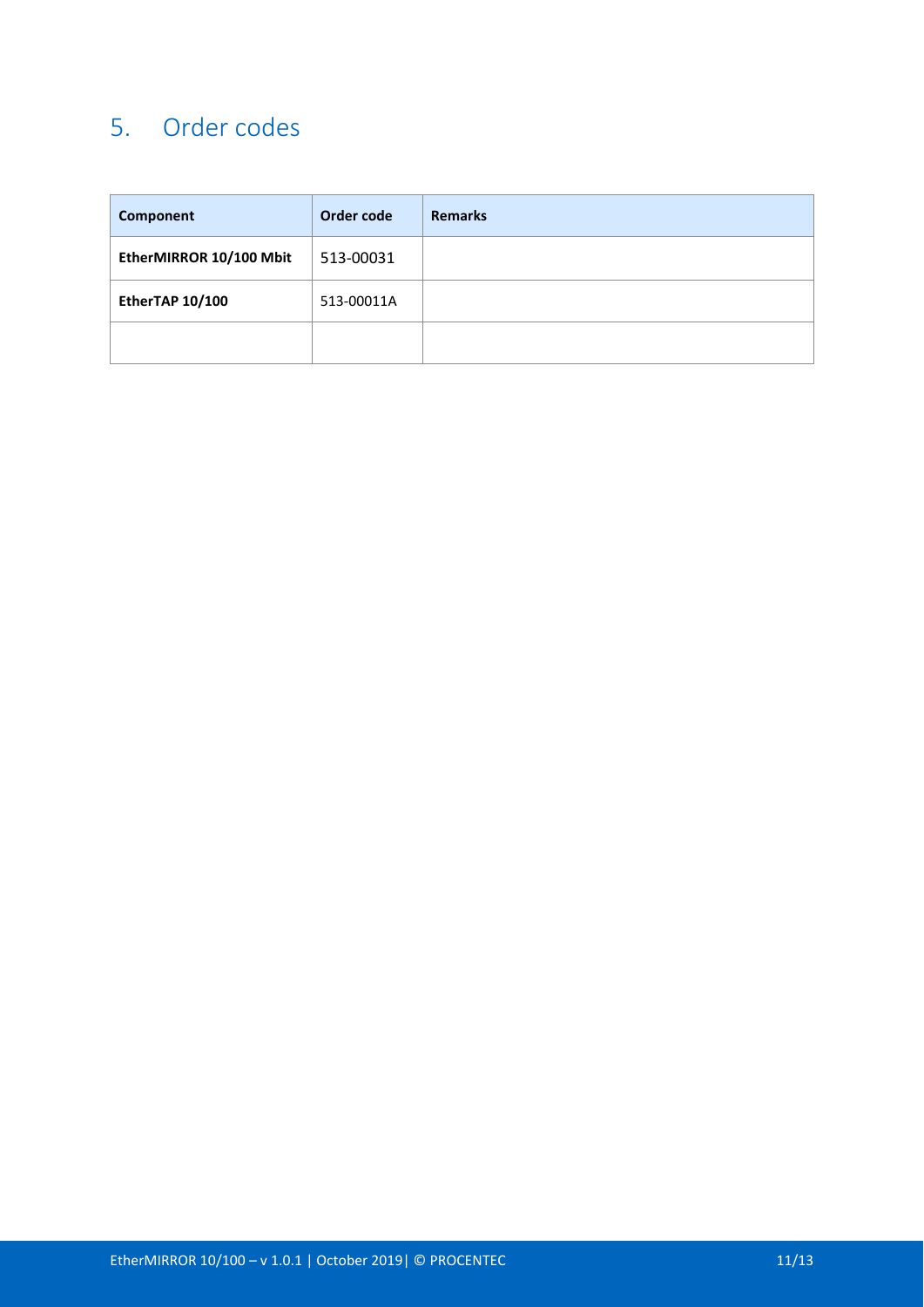

# 6. About PROCENTEC

**PROCENTEC are an independent Dutch company that supply products, training and consultancy to the Industrial Automation Market. Of primary focus is the development and manufacturing of automation products for PROFIBUS, PROFINET and Industrial Ethernet.**

Some of our products are the most recognized solutions on the Market today. **ProfiTrace**, our mobile troubleshooting and maintenance tool has established itself as one of the most pioneering, yet essential tools available to engineers. In contrast our robust **ProfiHub** has, over the last decade, established itself as the go-to solution for ensuring a reliable network infrastructure. The combination of these products within our **ComBricks** solution has seen PPROCENTEC become the primary manufacturer of network components with the integrated capability for remote monitoring and remote asset-management.

Our training facility, the **PROCENTEC Academy**, has certified over 4000 engineers to implement and maintain their PROFIBUS and PROFINET networks to the highest standards available.

The PROCENTEC **Competence Centre** has established itself as the leading consultancy on PROFIBUS and PROFINET projects worldwide, advising on architecture, engineering, training and commissioning. Once a network is commissioned, we have experts available 24/7 to answer questions with maintenance or help troubleshooting a problem.

### Products Services Services Training

- 
- EtherTAP and EtherMIRROR Network Audit PROFINET training courses
- 
- 
- 
- 
- PROFINET tools
- Cables & Connectors

- 
- 
- 
- ProfiTrace Consultancy
- ComBricks Testlab & Democenter
- VPGate Competence Center

- Atlas and Mercury On-site & Online Support PROFIBUS training courses
	-
- ProfiHub Network Certification Product training courses